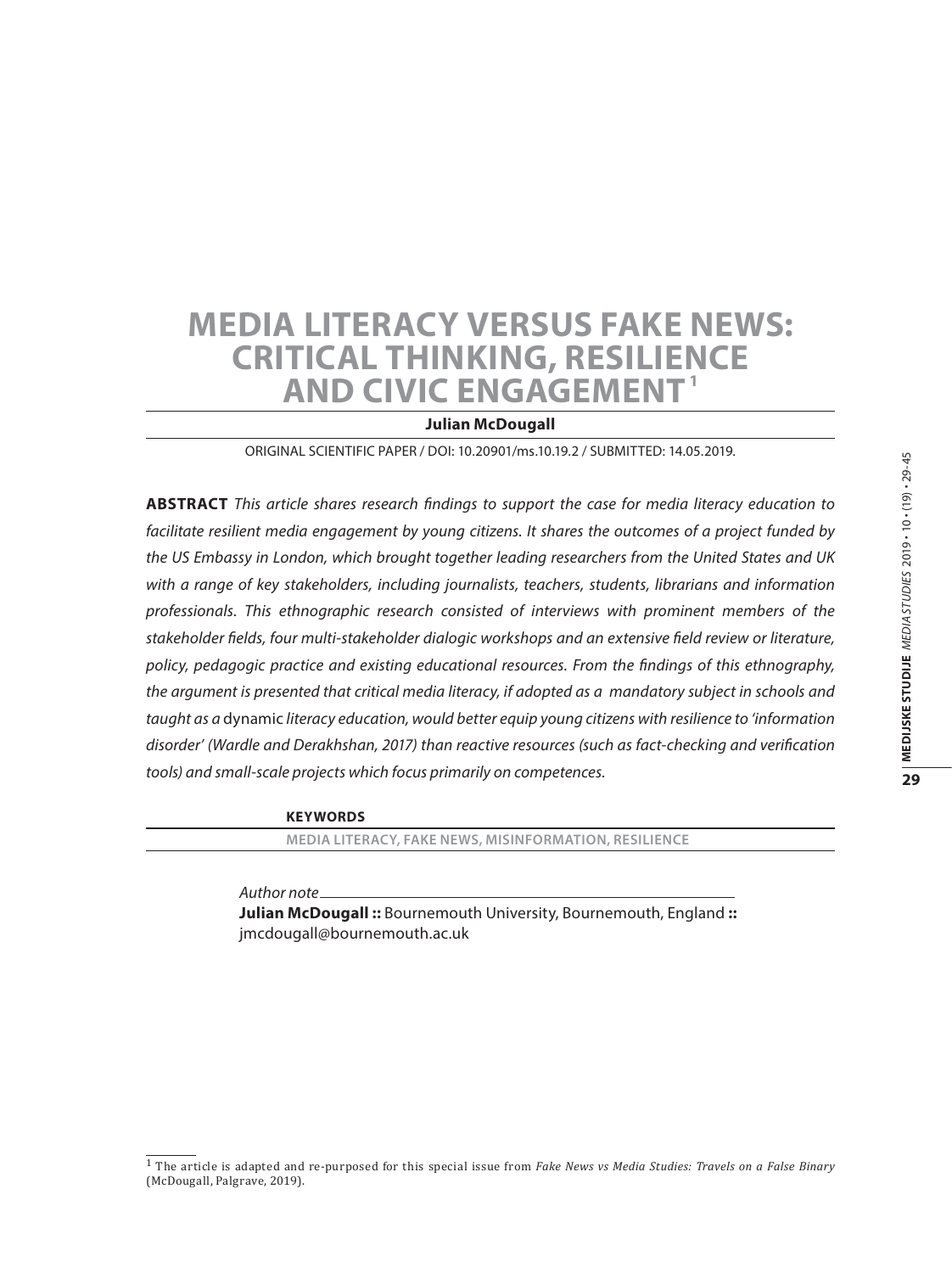This article shares the findings of an ethnographic research funded by the United States Embassy in London, consisting of a field review, 25 interviews and four multistakeholder workshops, bringing together and capturing dialogue between media educators, journalists, students and information professionals.

*As many as possible of the citizens of a democracy must be not only literate but critically literate if they are to behave as full citizens* (Hoggart, 2004: 189).

Hoggart wrote about *The Uses of Literacy* in the north of England in 1957, observing the societal implications of 'mass literacy' and half a century later, reflected on the shifts to a 'mass media society'. The book's original title was *The Abuses of Literacy*. The criterion for a democracy in the statement above endured, as it does today, as we consider *The Uses of Media Literacy* (Bennett *et al.,* 2020) – and its abuses - with renewed urgency as we encounter disinformation, 'fake news' and new forms of propaganda and education is increasingly charged with an obligation to respond.

From the findings of this ethnography, the argument is presented that critical media literacy, if adopted as a mandatory subject in schools and taught as a *dynamic* literacy education, would better equip young citizens with resilience to 'information disorder' (Wardle and Derekhshan, 2017) than reactive resources (such as fact-checking and verification tools) and small-scale projects which focus primarily on competences. The latter are described, metaphorically, as 'giving a fish', the former are described as 'teaching to fish'. To use an alternative analogy, the former boosts the immune system, the latter treat the infection (see Rushkoff, 2018).

### **Methods**

25 interviews with media educators and journalists were transcribed and analysed for key discursive patterns. Participative workshops were held at the Media Education Summit in Hong Kong, the English and Media Centre in London, the National Higher Research University in Moscow and Loughborough University's campus at Olympic Park, London. The total sample, including the interviews and participants in the workshops, is 88 (100, minus double counting, as twelve interviewees took part in a workshop).

This article maps the related and intersecting contextual fields informing the issue at stake; offers a thematic summary of the emerging discourses from the interviews, reports the outcomes of the multi-stakeholder workshops and makes recommendations for the media education community of practice.

Because this research adopts ethnographic principles (trying to see my own community of practice, media education, and that of professional journalism from the perspectives of the people I talked to), the book this article is extracted and adapted from includes personal narratives from the teachers and journalists interviewed. Using this approach also means I am making no claims to have captured a robust, scientific evidence, but instead this is an account of what two main participant groups (media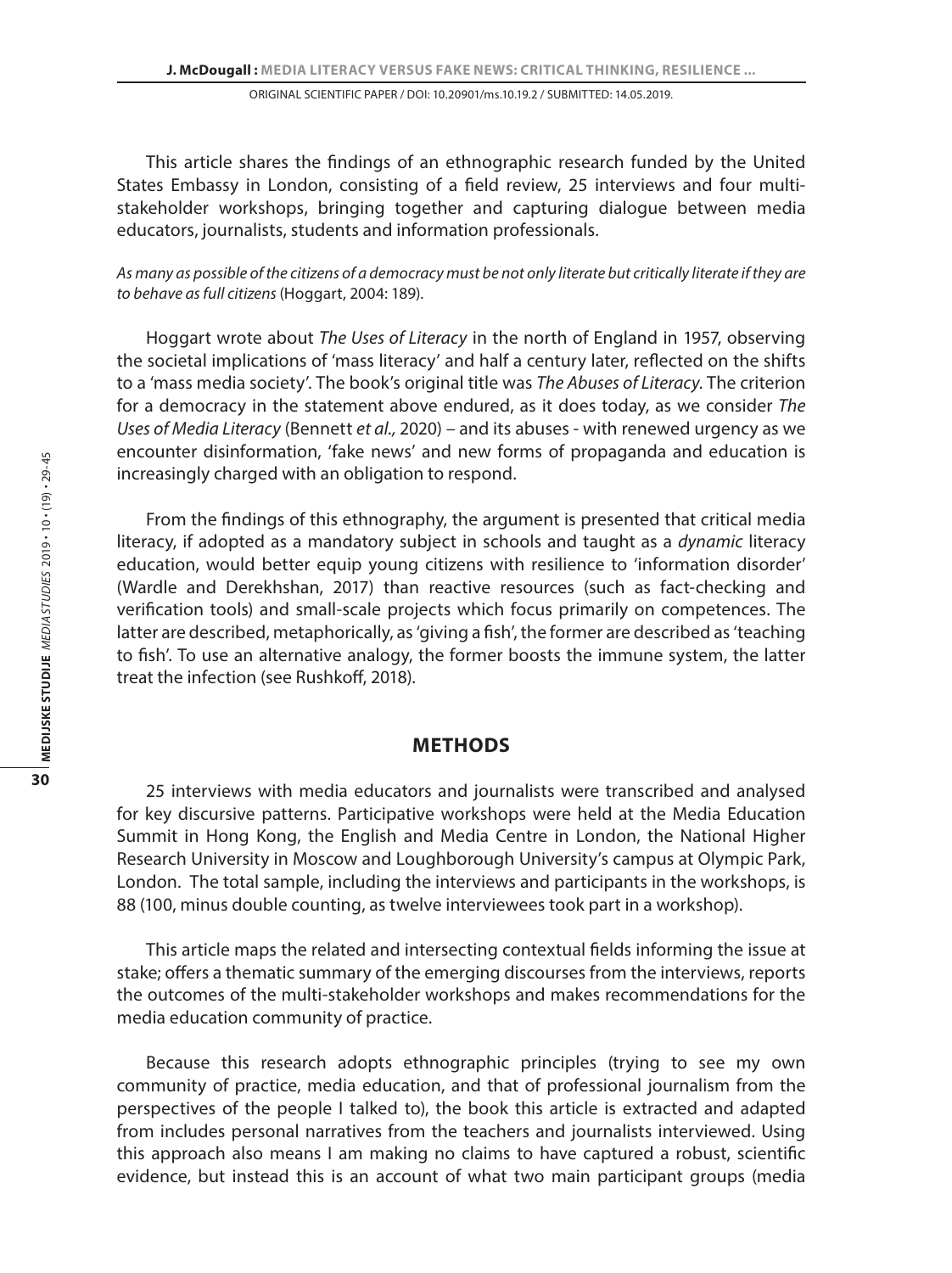educators and journalists), with two supplementary clusters (students and librarians) and overlaps between their roles, are saying about the subject of the research, at this moment in time. This interest in the personal 'journeys' of the participants was influenced by Renee Hobbs's edited collection *Exploring the Roots of Digital and Media Literacy through Personal Narrative* (2016). For Hobbs's project, key media education practitioners identified intellectual 'grandparents' and reflected on their influence on both their personal history and intellectual development. Primarily, Hobbs's method was formative in developing this project – by placing the focus on the way that a field emerges as a horizontal discourse (Bernstein, 1996) and by fusing the public-facing educator and the personal narrative, I wanted to take such a line of enquiry into this research but extend it to the reflections of professional journalists too. For this reason, the interview respondents are named in the book, but they are identified in this article only by their roles as the informed consent given did not include this adaptation. For the same reason, this version only focuses on the professional discourse, and not the more personal, biographical and reflexive aspects.

The participants were recruited through personal networks and events, using purposive, reputational case sampling (these are all prominent, senior and, in many cases, published media educators and senior journalists) and an element of negative case sampling, since I knew that most of the interviewees would resist the binary between media literacy and 'fake news' / disinformation and would therefore seek to complicate matters. Associated activities further connecting me to the sample provided snowball sampling through the existing 'relational network' (Bliss *et al.*, 1983). The interviews were semi-structured, but circulating around the core line of enquiry. After each interview, participants sent me an example, to write about and analyse, as part of the ethnography, as a 'case' or a text – in some cases, this was a teaching resource or lesson plan, in others an article or a visual media text. These will form a 'toolkit' as a key outcome of the US Embassy project. The outcomes of each interview fed into the next as a deliberately partly nomothetic and relational variable. I would share statements from the previous respondent and ask "*what do you think, what's your reaction to that?, do you agree?, do you have similar experiences or ideas to share?"*

My co-researchers for the US Embassy project were Monica Bulger and Paul Mihaildis from the States; David Buckingham, Karen Fowler-Watt and Roman Gerodimos from the UK and Anna Feigenbaum, an American academic working in England.

# **Exploration**

Monica Bulger's research findings from her work in the US with the Data and Society Research Institute provided a call to arms - that media education needs to *develop a coherent understanding of the media environment, improve cross-disciplinary collaboration, leverage the current media crisis to consolidate stakeholders and develop curricula for addressing action in addition to interpretation.* (Bulger and Davison, 2018: 4)*.* 

This 'media environment', though, is very complex.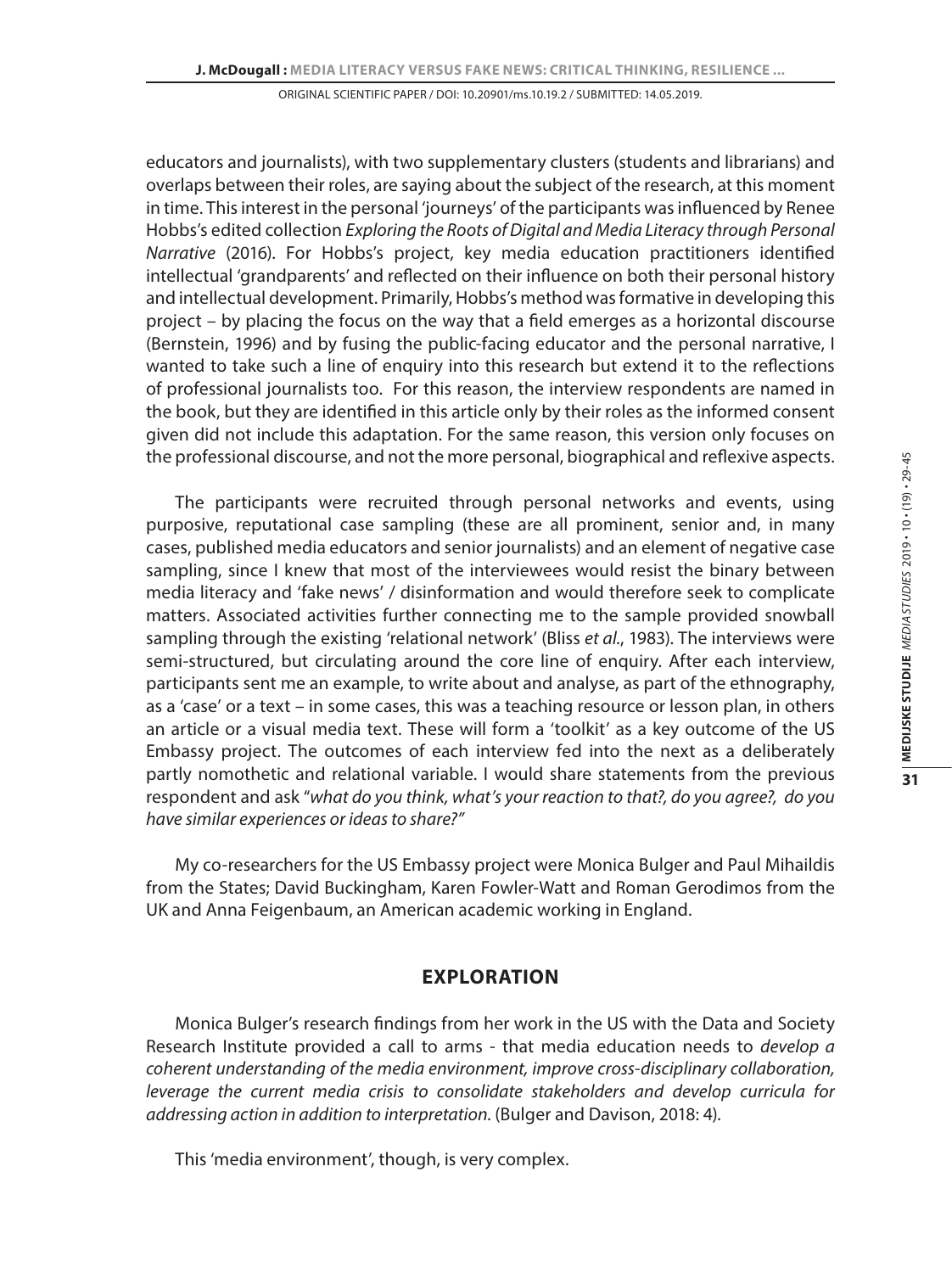Whilst both our field review and many of our interviews presented a compelling case for understanding misinformation as nothing new (see Posetti and Matthews, 2018), and certainly propaganda has been an object of study for media education since its inception (see Herman and Chomsky, 1988 and the recent *Mind over Media* project for a sense of the trajectory), a narrative is emerging that situates 'Fake News' as first coming to attention during the 2016 US presidential election, in the form of inaccurate posts with significant viral dissemination on social media, most commonly Facebook. Following a Buzzfeed investigation brought to light an unusual geographical clustering for the originators of these posts, the North Macedonian town of Veles became famous as a kind of 'fake news factory', but the unexpected consequences of this came out of President Trump's enthusiastic adoption of the term to describe negative mainstream news reporting of his actions and policies.

The status of 'fake news' is always configured according to the discourse which speaks it. Take these three examples, all published in 2018, to exemplify:

*Print press organisations and broadcasters are in the process of intensifying their efforts to enforce certain trust enhancing practices. This includes cooperating with civil society organisations and academia to*  formulate and implement skill and age-specific media and information literacy approaches, continue *investing in quality journalisms and equip newsrooms with professional automatic content verification tools for audio-visual and text-based reports spread online; ensuring the highest levels of compliance with ethical and professional standards to sustain a pluralistic and trustworthy news media ecosystem*  (European Commission, 2018: 41).

*If journalism is, in some sense, a public service, then an editor has to understand the ethos of public service – something which is of value to a society without necessarily making a direct financial return. This means thinking of this kind of journalism in the same way you might think of a police, ambulance or fire service. You would, as a citizen, expect such services to be run efficiently, but you would not expect them to have to justify themselves on grounds of profit. But now, journalism is facing an existential economic threat in the form of a tumultuous recalibration of our place in the world. And on both sides of an increasingly scratchy debate about media, politics, and democracy, there is a hesitancy about whether there is any longer a common idea of what journalism is and why it matters* (Rusbridger, 2018: 360).

*The source of 'fake news' is not only the trollism, or the likes of Fox News, or Donald Trump, but a journalism self-appointed with a false respectability, a 'liberal' journalism that claims to challenge corporate state power but, in reality, courts and protects it* (Edwards and Cromwell, 2018: xii).

The first extract is from a high-level policy forum, setting out a strategy for solving a problem, across the member states of the European Union. It locates mainstream, professional media as the safeguarding establishment, working to get their own houses in order to maintain and sustain their own trustworthy services for a public at risk from the alternative. The second account, from a *Guardian* editor, is an insider narrative that places this breakdown of trust in an economic context – the internet creates conditions of possibility for free news, journalism responds with a financial strategy rather than making the case for itself as a public service, the rest is already history. The third takes a hammer to this 'existential crisis' discourse by putting the journalists advocated by the European Commission, Rusbridger and his profession at the heart of the problem itself.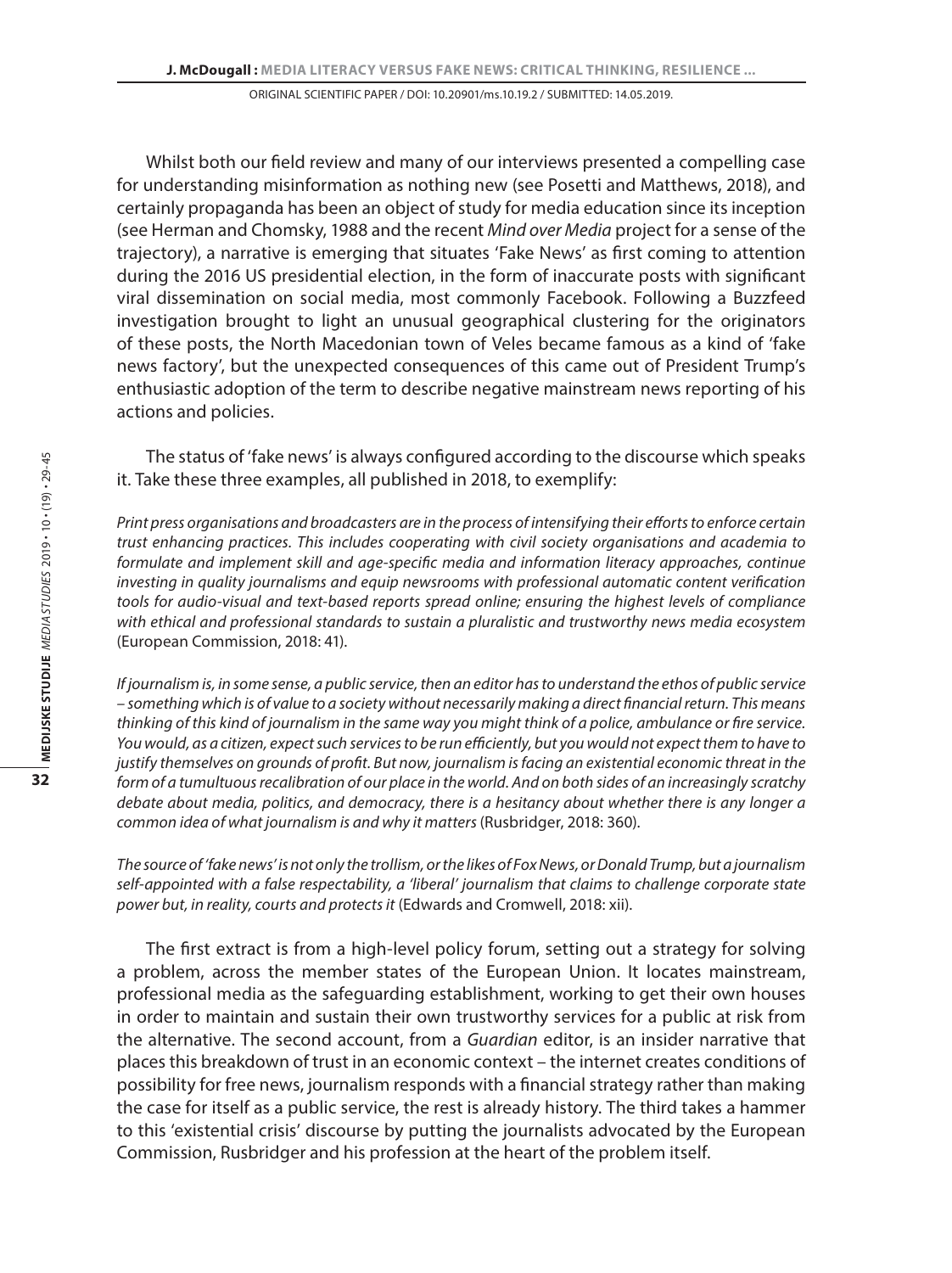A working definition of fake news or propaganda is to distinguish it by its explicit and deliberate intention to mislead or distort. It is often, but not always, political and it is sometimes used as a kind of attack, for example by one nation on another, to destabilise. But it should also be understood as economic, from 'clickbait' attention generation for advertising and / or the financial trading of data, most famously through Facebook. Related to this, of central importance to how media literacy responds to this, is the question of whether search engines and social media platforms are defined as media providers (of content) or purely technology companies providing services for other parties to share content – in this sense, the regulatory definitions determine not only the political and legal response to 'fake news' but also the academic response.

Definition and verification are only part of this, though. David Buckingham foregrounded the challenges for our project ahead:

Fake news is a symptom of much broader tendencies in the worlds of politics and media.... There are *some significant pedagogical problems in how we might deal with fake news. There's a danger here of assuming that we are dealing with a rational process – or at least one that can, by some pedagogical means, be made rational. But from an educational perspective, we surely have to begin with the question of why people might believe apparently 'fake' news in the first place* (2019a: 14).

'Fake news' is, then, a symptom of something much bigger and the impact of the economic crash of 2008 is a significant context, if not a direct cause, of 'post truth', rather than thinking of it as a media, technological or 'cyber' phenomenon. The polarisation of social media would then be a manifestation of human behaviour in response to the extremes of a crisis in economics (see Tooze, 2018). It is not just that the de-centering impulses of postmodern mediation led, fifty years or so later, to a relativism that would be, inevitably with hindsight, utilised by powerful agents and extremists – a dystopian '*Uses of Literacy'*. It is also hard to deny that the conditions of possibility for 'post-truth' are to do with the failure of neoliberal politics to avoid, or respond to the economic crash, at the same time as it has succeeded in dismantling traditional conceptions of 'the public sphere', putting the seemingly natural and neutral workings of the market in its place. One important aspect of all this is that we no longer have a shared view, however contested it might have been, of the role of journalism, the concept of 'public interest', 'holding power to account', 'power and responsibility' and, it is argued, there is declining interest, never mind trust, in the need for coherent public sphere:

*What is common to the Brexit campaign, the US election and the disturbing depths of YouTube is that it is ultimately impossible to tell who is doing what, or what their motives and intentions are. It's futile to attempt to discern between what's algorithmically generated nonsense or carefully crafted fake news for generating ad dollars; what's paranoid fiction, state action, propaganda or Spam; what's deliberate misinformation or well-meaning fact check* (Bridle, 2018: ch 9, para 51).

We can see, then, a problem with trying to apply the 'classic' conceptual competence framework of media literacy to this situation.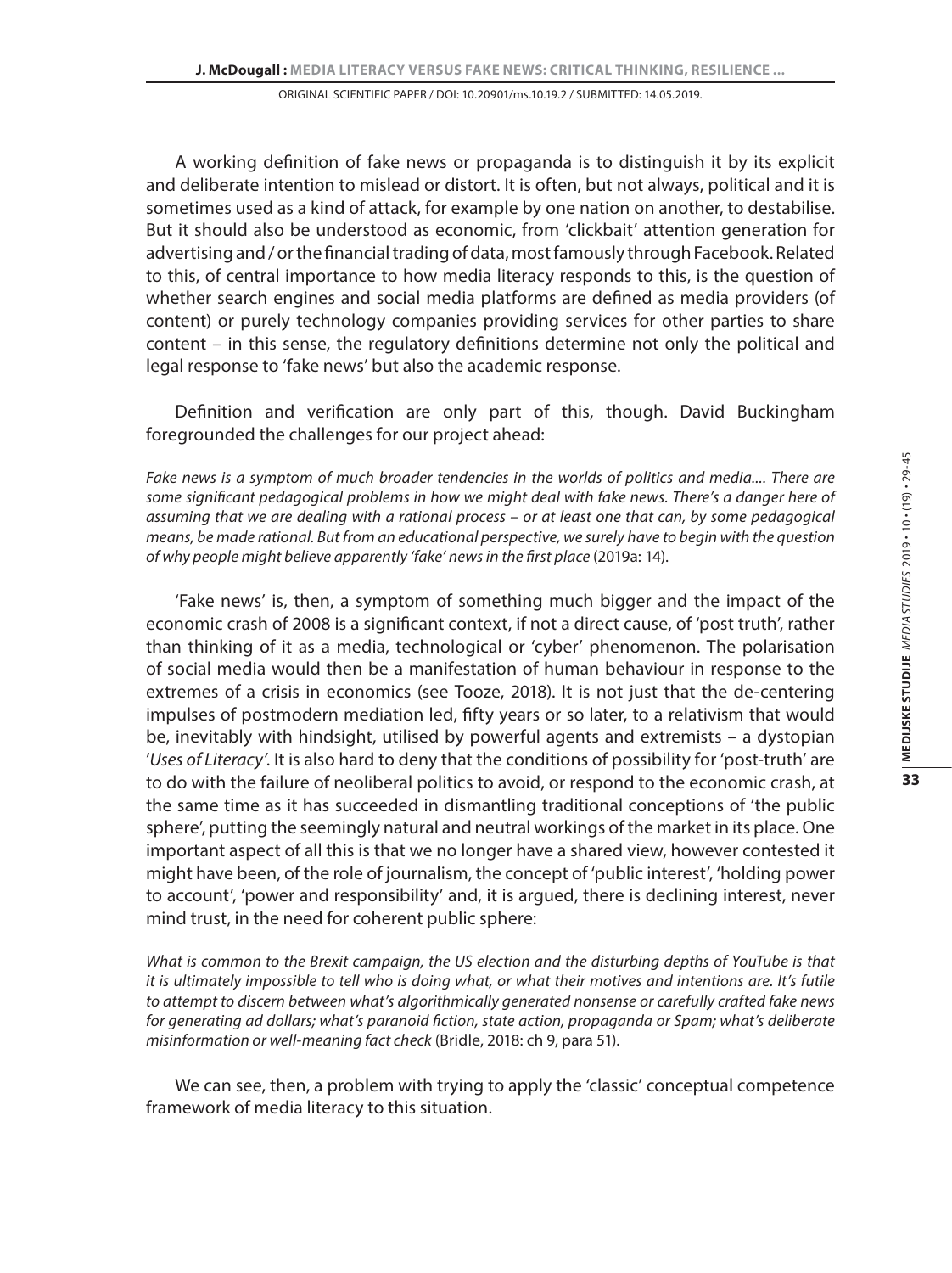## **Media Literacy**

A recent review of media literacy education across the European Union reported "an urgent but ongoing need for media literacy educators and stakeholders to document their best practice in the form of empirical classroom research, and to address enduring disconnects between theory and practice, conceptual frameworks and pedagogic practice, and educational/political policy and classroom practices." (McDougall *et al.*, 2018: 63). Best practice was found to involve moving away from competence models and protectionist approaches to embrace, for a more genuinely critical and holistic media literacy, the complexity of 'dynamic literacies' through pedagogy that combine and/or cross boundaries between spaces and roles — the classroom and the extended 'third space', teachers and students working in partnership to co-create learning, and professional development in hybrid combinations of physical and virtual networks.

In the US context, Paul Mihailidis (2018) observes a more optimistic 'state of the art' for a more activist, civic form of media literacy:

*Between and beyond explorations of national politicians, refugee crises, the dark web, and fake news, there exists a groundswell of innovative and dynamic small-scale and hyper-local initiatives that have leveraged technologies to impact positive social change in the world* (Mihaildis, 2018: x).

Our field review arrived at the conclusion that media literacy should resist the idea that the task is to teach students the difference between fake news and 'the real thing'. Instead, critical media literacy will facilitate healthy cynicism about and resilience to *all* media. Furthermore, where possible, media literacy education should seek to enable a porous 'third space' knowledge exchange (Potter and McDougall, 2017) between academic perspectives on critical thinking about media and students' 'lifeworld' engagements with collective civic media literacies. This pedagogic approach for a more dynamic and agentive media literacy is more likely to foster resilience, to 'teach to fish':

*What about looking at the vitality of the patient instead? So rather than coming up with a new algorithm to filter dangerous, weaponized memes from my teen's Instagram account what about if I just make my teen, and our culture, more resilient to this? So I'm trying to promote our humanity so we're less vulnerable*  to the insanity rather than looking at the insanity as the problem to be fixed (Rushkoff, 2018).

## **Dialogue**

The key themes from the field review fed into the interviews and the workshops, which were designed to share perspectives and generate knowledge on four issues, are:

(1) clarifying the problem (the apparent 'information disorder', see Wardle and Derekhshan, 2017) from lived experience of the stakeholders, as opposed to what they had read about it or been exposed to through networks or 'echo chambers'. This was a form of audience / reception study, as we were interested in whether collective framing by stakeholder category;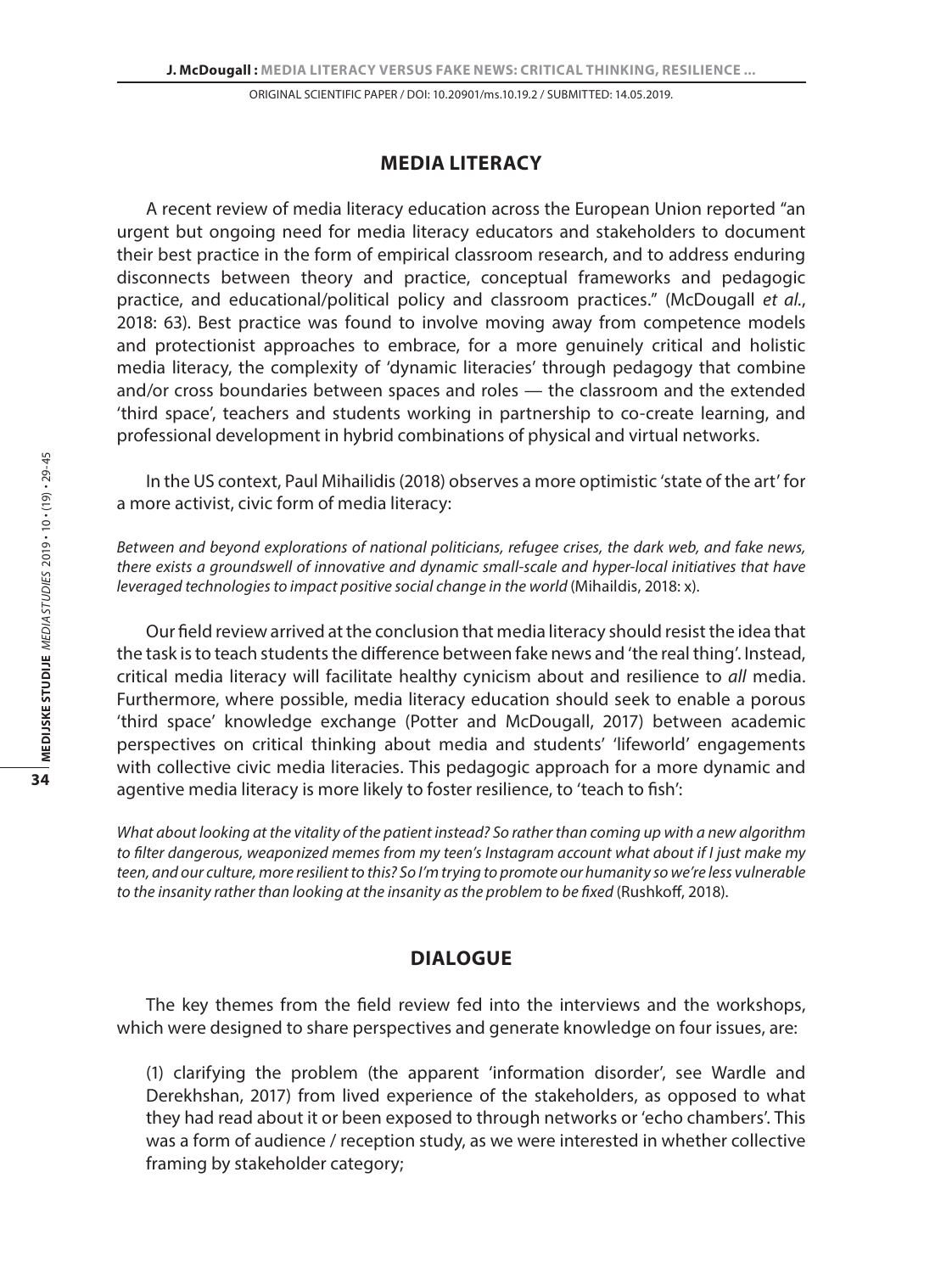(2) identifying any competing or partly integrated discourses around the concept of trust in media and information, and from this, exploring participants' relationships with 'real' journalism now and in the future – put bluntly, why do we need it?

(3) evaluating a range of media literacy resources already in the world – we called this 'testing the wheel', investigating stakeholder perceptions. For example, were some resources appealing to teachers but not to students, how would journalists feel about a resource which situates all media as 'propaganda'?

(4) agreeing on what media education can realistically do, and accepting what is just too big, too external to the social practices of teaching and learning, for us to address. The intention here was to move beyond 'solutionism' (Buckingham, 2019a and 2019c) towards a more viable, modest proposal. Where *do / can* we have agency?

From the interview transcripts, four key discourses emerged which were also articulated frequently in the workshops. For the purposes, and constraints, of this article, three interview quotes are used to represent each discourse, using critical discourse analysis to code and categorise the transcribed statements.

# **(1) Identity Work**

From journalists, mainly, this discourse articulates optimistic legitimation of their practice. In the interviews, this discourse repeatedly insulated truth and trust from both fake news and disinformation online and 'the enemy within' of irresponsible or corrupt news reporting. A sub-genre of this discourse was the distinction between the external threat of fake news and the internal challenge of the kinds of professional malpractice that had led to calls for new forms of regulation, in the UK context. For media educators, there was a tension between seeing themselves as agents of positive change, as the 'go to' for a response to the problem, and the importance of keeping faith in the political project of media education which fosters an analytical understanding that (my words) 'all news is fake news'.

(1a) *In the media market place as a journalist, you are assaulted by fake news, manipulation and the seductive offer of power. All too often now I encounter people in journalism who think all that matters is that you have an opinion. No. What matters is that you vigorously investigate your own opinions, that you take what you believe and you subject it to forensic examination, when you critically see things from the point of view of the other person, with empathy.* (Journalist)

(1b) *For me, fake news is the obvious endpoint of decades of a heavily commodified product (news). To focus on a kind of techno-fix to fake news as though just teaching the kids that if they can identity fake news, all will be fine, is a useful distraction; but it may well result in letting legacy media, which has got us to this problem in the first place, off the hook, as they claim that they, and only they, can show us what the truth is.* (Media educator)

(1c) *I agree that mainstream media is a problem but I think at the moment it's about looking for ways of*  re-imagining journalism, for me it's a very different space that we're now in, but as a result of something *that has been around since the beginning of time*. (Media educator / ex-journalist)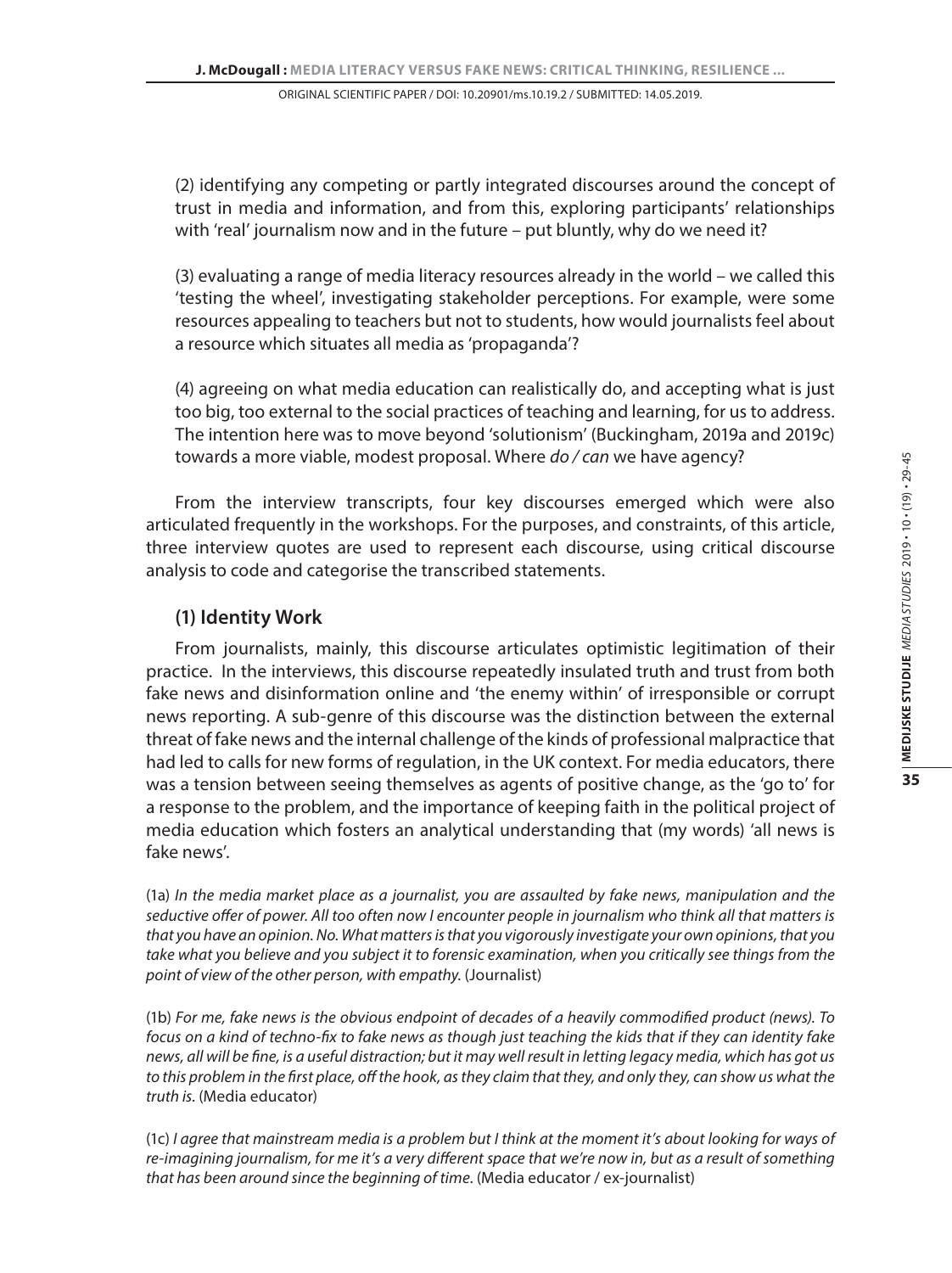This third quote converges with the second key discourse – that there is a new aspect of an old problem for us all to worry about.

# **(2) All News is Fake News?**

In this regard, journalists from different organisations were more likely to differ in their specific sense of the boundaries between the past and the now, or between generations and also in the relationship between journalism and media education – some journalists, like the first respondent here, were very open to collaboration, but they were in most cases people who had worked in both roles, whilst others were more defensive and resistant to the failure of media teachers to adequately distinguish between 'real' and 'fake' news:

(2a) *There's a tendency towards tribalism within journalism that really favours practical journalistic experience over other sorts of knowledge and I think it becomes often a position of defensiveness on the part of journalists (and me included, historically). I can think of the fine line between misinformation identifiable in tabloid newspapers that are particularly partisan, taking a particular position on an issue like mass migration or refugees and there's a political line that's being followed, whereas some journalists might draw a line there and say 'well I'm not going to criticise other news organisations, no matter what they do and I'm not going to accuse them of misinformation because to do so would be to break away from the profession'.* (Media educator / ex-journalist)

(2b) *With social media, instantly you are part of the conspiracy, the media, the police and the state are deliberately under-stating the tragedy. So here are multiple versions of events, multiple opposing "truths" and ours becomes one of them. "Where is the media?" Where has the media been?" So we are working to the rules – find sources and establish facts, but on social media those rules don't apply and we are accused of taking the side of the state, part of a conspiracy. I would say that, in my career, something is changing*  that means it is just so much more difficult to operate ethically as a professional journalist. (Journalist)

(2c) *It's a demographic shift, old people don't have any media literacy but unfortunately because of the*  way the world works, old people have a lot of power. And on the other hand, you have extremely cynical *opportunistic millennials in Gen-Z who know they can culture-jam. This sort of information fight happens with any sort of new technology. The main difference with the internet vs the printing press, say, is that it's invisible, all-encompassing and immediate. So for a young journalist, you have to understand you're going into a world which is pretty much constantly having its own referendum about something all of the time.* (Journalist)

This quote, again, connects with the third discourse, shared by some journalists and information professionals and by all teachers and students, about the difference between media literacy for its own sake and an educational project which looks to its uses in future society.

# **(3) Not 'Just' Media Literacy**

This was to do with the need for something, variously described as critical, political or moral, to come before, or underpin media literacy – relating to our interest in the 'uses of' media literacy, as opposed to functional skills or vocational training:

(3a) *I would say that youngsters have higher levels of information skills, of digital skills, but they are not media literate always, the problem is students come with the approach 'we know everything about fake*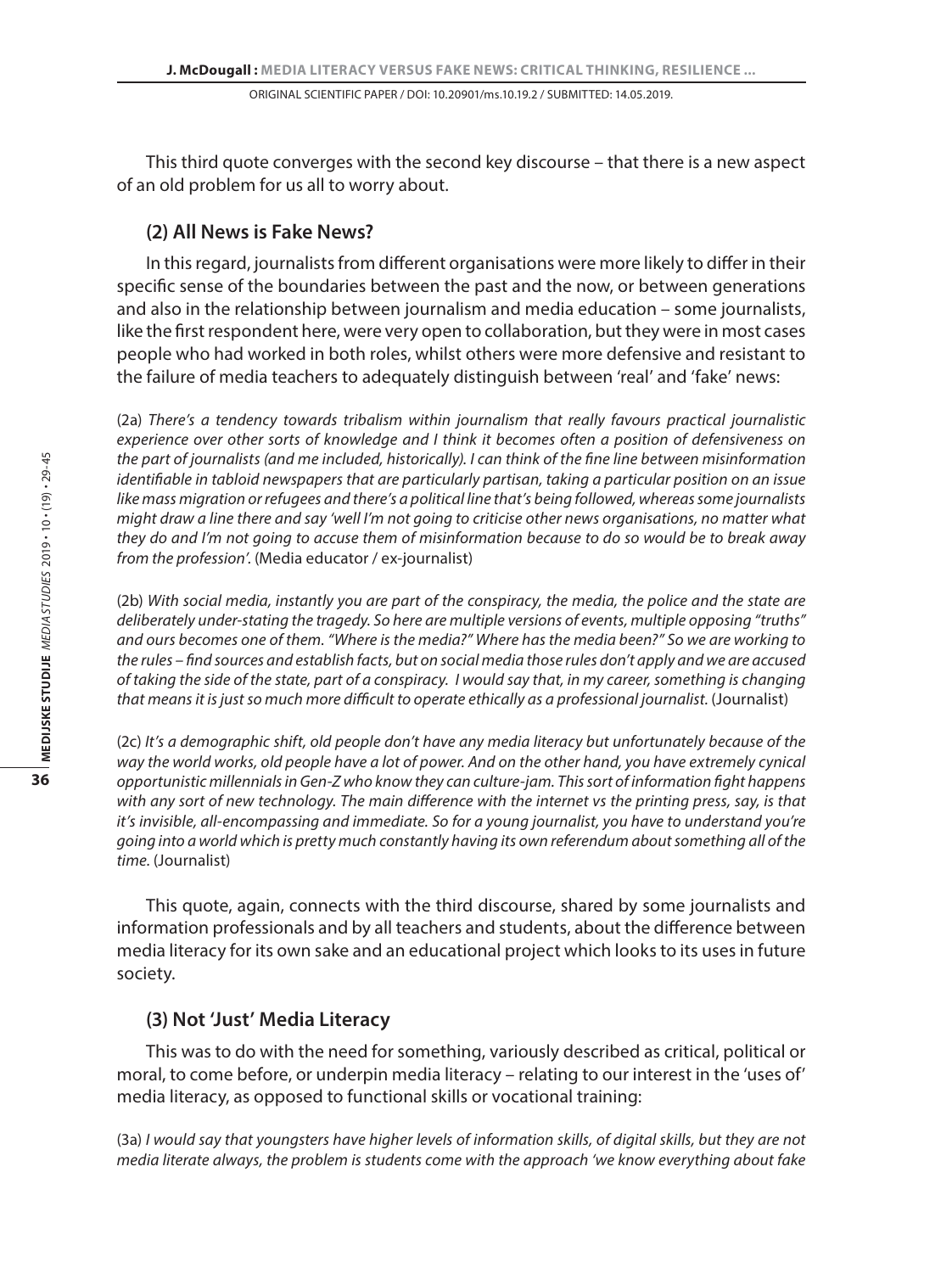*news, disinformation, viral campaigns, propaganda'. But when I start to show the examples that I know they were not exposed to, at the end they really become aware of low level of critical thinking in their consuming of media content, especially for social networks. So, the first level is the scale, then we come to the competencies, then we have the critical awareness and then you can include morality in that concept.*  (Media educator / ex-journalist)

(3b) *I always think that media education encourages that propensity for enquiry. But also as a philosophical and epistemological enquiry, what is this thing that I am looking at, what does it tell me about the world? It's really important to talk about power and capitalism but the way that media education works is to start with the thing that kids are close to, to ask – OK, that thing that you're doing every day, that video, that*  game, social media or whatever you're doing, what is that really about. (Media educator).

(3c) Fake news has kind of reset everybody's GPS, if you want, all the professions – the librarians; the *journalists; the researchers; the data scientists; the teachers – it's reset things that we thought were established and engraved in marble, yes? We have to revise our values for the digital world.* (Media educator)

## **(4) A Matter of Trust**

Trust is a key discursive marker in the societal challenge around media literacy, it is heavily loaded and fraught with assumptions (see LSE, 2018 and Buckingham, 2019b). In this more complex, but really the most important discourse for our generation of new knowledge on this topic, media educators, mainly, presented arguments for combining new resources for deconstructing media to locate its biases and / or its distorting properties, but also a cautious approach to both putting 'trust' at the centre of this debate and to seizing an opportunity to regain credibility for our work – back to legitimizing professional identities and thus connecting back to discourse (1) – by situating media literacy in a solutionist discourse with its attendant neoliberal impulse to position citizens as responsible entirely for their own 'uses of media literacy':

(4a) *There are search tools provide students with an opportunity to find the original source of information or the original posting of information on the internet with the web-based article so it provides you with the kind of matrix of how an article draws upon previous articles, perhaps deliberately only selecting particular features from the original post which then of course leads to exposure of bias, some provide a trust rating for students, so I think these kinds of algorithmic approaches to news we wouldn't have had access to ten years ago in media education and now we do, so these tools really need to start to come into the classroom environment alongside the traditional media theory concepts that we've taught very effectively over a number of years.* (Media educator)

(4b) *In a fantastically complicated media environment where the commercial interests are just so huge and the potential for manipulation is so enormous, the burden on ordinary people to be media literate is overwhelming and actually too much for anyone to be expected to manage, which is why I come back to the necessary balance between media literacy and media regulation* – *which is where we say, as a society, there is a limit to what people can know and learn and manage for themselves and at that point we need to take a structural intervention in the public interest.* (Media educator)

(4c) *The Media Studies literature from the 1980s and 1990s applies to this, Greg Filo's 'Bad News', picking apart reporting of the Miners' Strike, so it's surprising when you think about it that instead of going there we get this simpler narrative of solving a digital problem with digital tools. There's not much in the public discourse about us wanting things to be true so much that we help things go viral without checking, more*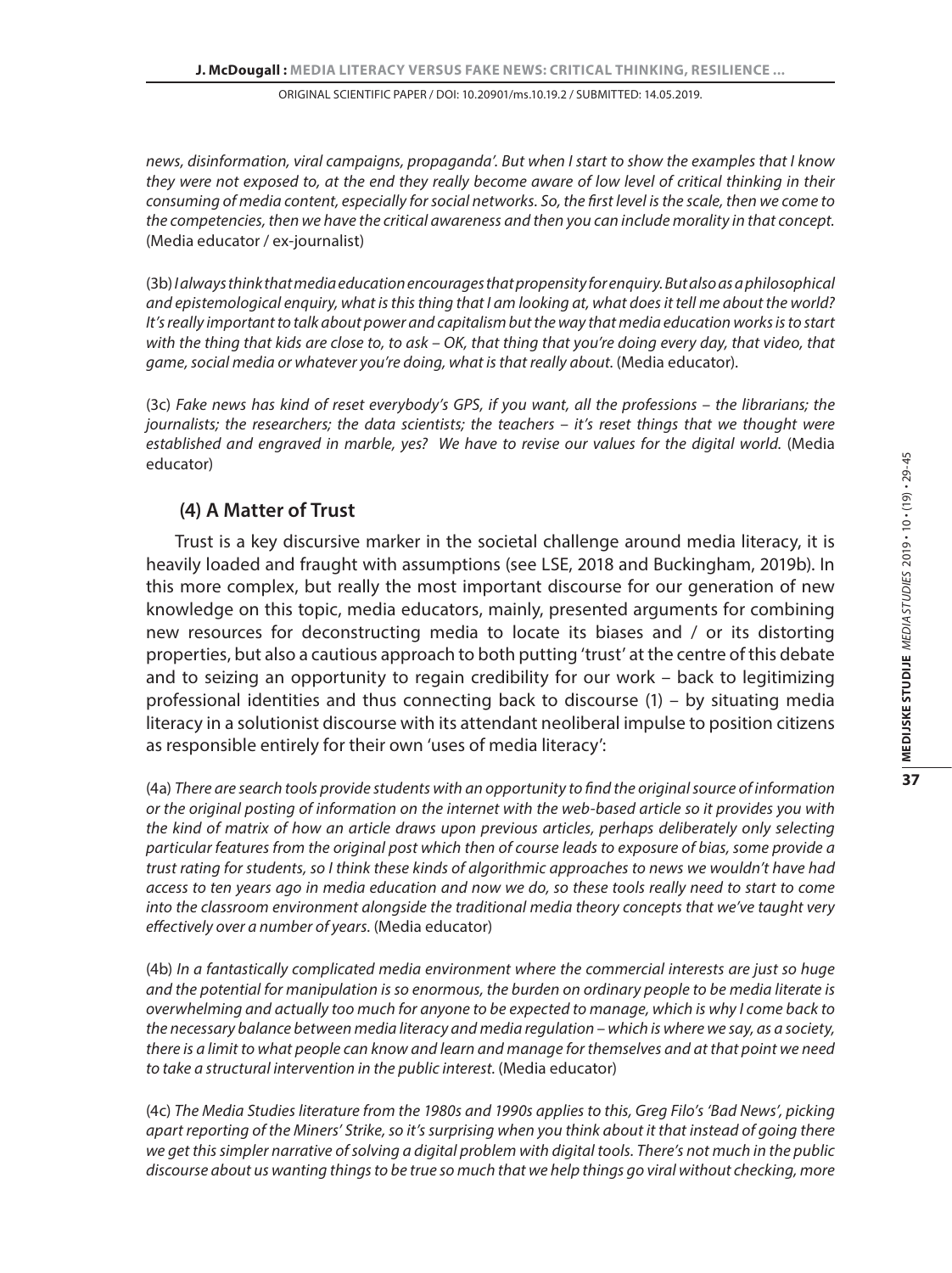*out of hope than belief. Media education is a good space for that more complex discussion, but I have little*  faith in the idea that verification tools can save us. (Media educator)

Ahead of our final workshop in London, David Buckingham, Monica Bulger and Paul Mihaildis gave presentations at a public event and Karen Fowler-Watt and Roman Gerodimos joined them in a panel discussion with the audience (see CEMP, 2019).

In the plenary discussion with the mixed stakeholder groups and our subsequent data analysis stages, our line of enquiry shifted from inter-related, competing or tangential discourses, and whether these were framed by role, towards extrapolation of the common ground – from this dialogic research, what could we take forward as multi-stakeholder experiences of 'fake news'; shared desires for trust and truth; the efficacy of media literacy for resilience? Informed by Rushkoff's 'Team Human' call (2018, see also Mason, 2019) for us to focus more on the vitality of the patient, these are presented here as diagnosis, treatment and prevention.

### **Diagnosis**

*Fake news is a continuum. Multiple people interpret it in different ways.*

*Studying poetry at 19, I discovered there is no such thing as truth ... it's a slippery beast.*

There was agreement that the problem is not only about information disorder but also the failure of education to create resilient, critical thinkers – "*we need a conversation about the purpose of education. Why is it necessary to be educated? Different modes of education mean different paradigms and worldviews for students"* and "*What is a school education that is fit for the future? Media literacy is peripheral instead of central, that needs to change."* There was also a shared view that the lack of a civil, debating culture in state education is part of the problem.

On questions of trust, participants agreed that the 'blind trust' in social media was a problem, that genuinely trustworthy media would have "no hidden agenda" but that, in the 'post-truth' era, there might be a generational distinction between a broad scepticism ("there's always an agenda") and a more trusting engagement – "*You can piece together your own trust, from different perspectives on twitter*". The dialogue 'zoomed in' in two themes – objectivity is an illusion ("*Get the extreme views from both sides and the truth is somewhere in the middle*"), but *"if you don't trust anybody or anything, then your kind of lost."* – and an agreement that there is a new danger here, in the shape of 'the dark art of the algorithm' and, thus, media literacy is about something new, something else, these days – *"The browser that you choose is not a neutral choice."*

On trust, journalists articulated a different discourse in every group at every workshop, both asserting an insider position and defending the profession: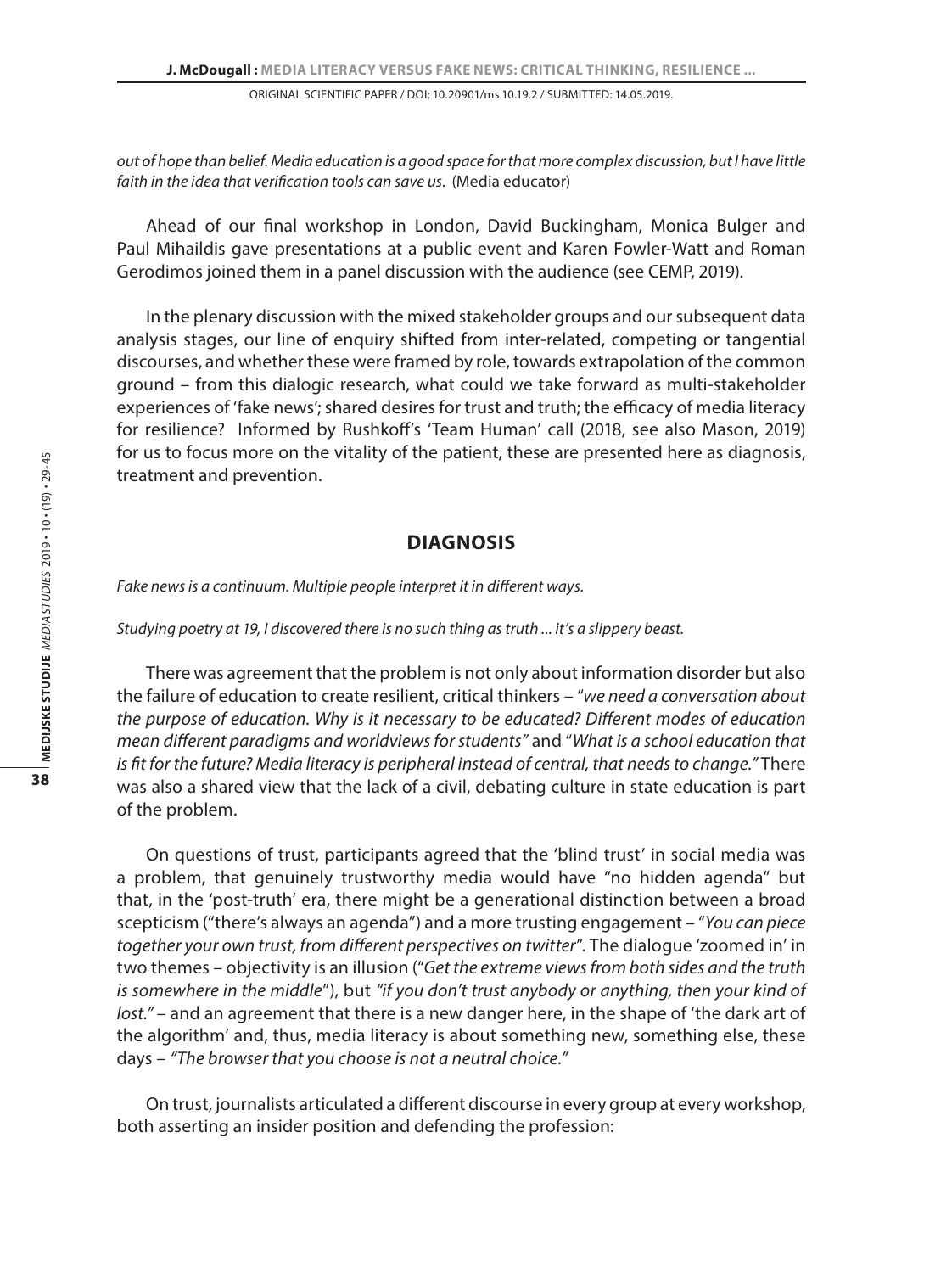*My relationship is with my sources, refugees in camps in Libya – anything inaccurate can have real world affects. If I get something wrong, then my sources are going to be in a very bad situation. And if one thing that is wrong, somebody can use that to discredit the entire report.*

*With breaking news, it's hard to verify things, especially from social media. There is an expectation that the BBC should be first – so the pressure comes from social media.*

*The difference between articles taking months to verify information compared to those that have taken minutes – there's a difference and we need to be able to distinguish between the two. And that gets confused on social media.* 

There was also a much clearer sense of definition of terms from journalists than the other groups. Journalists could 'tell the difference' and saw fake news as 'more of a thing'. The closest other group were library professionals, described more in terms of information literacy as checking sources. Students and teachers were generally either more sceptical about the term 'fake news' or less inclined to see a distinction between fake and real.

# **Treatment**

Clearly, participants volunteering to attend workshops on media education and disinformation are likely to agree that education is part of the solution. But whilst several of the online resources and fact-checking tools already in the public domain were evaluated positively, there was widespread agreement in the greater need for critical thinking 'before the event' – "*like driving a car, you may not need to know everything that's under the bonnet but it would help if you broke down, and you definitely need to know how to steer*". Extending the metaphor, "*the internet warrior behind a screen is a bit like road rage, so how do we equip people to de-escalate?"*

Two less predictable findings emerged – across the stakeholder groups, participants tended to agree that (1) the fine balance between media education / literacy for critical resilience and the tipping point into distrust of all information was the place where we should be applying our energies and that (2) if the critical thinking fostered in Media Studies (in the UK context) were integrated into all the curriculum, then we would not need Media Studies, but currently, young people are at more risk without it as it is the only place in education where questions of trust in information are located. This is a deeply ironic situation in the UK, where it is derided by politicians and academics in the higher ranked Universities for its lack of 'substance'.

*Critical not cynical. Blind faith and unthinking trust is also a problem.*

*You don't have to assess the problem negatively. Can be a conversational thing and can be a positive thing, while still building a critical mindset and creating skills.*

*It's moral ownership of what we put out and its broader citizenship, not just a question of media literacy. But studying media is a good place to start, and then broaden out to those issues.*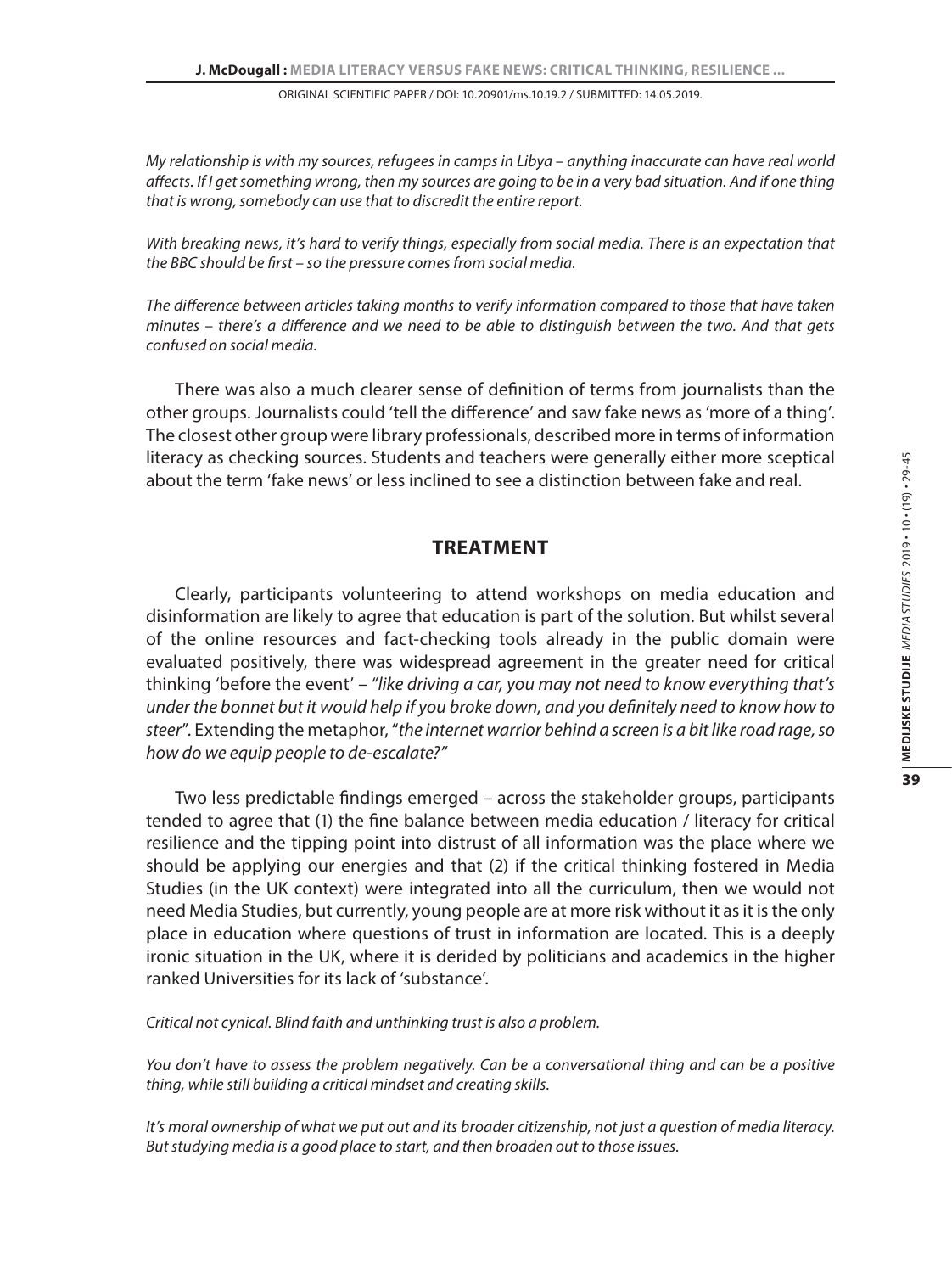And on resisting the pitfalls of moral surveillance in the classroom:

*Some of this has to be trial and error. As with sex and drugs, there is a danger that teachers being overbearing and just talking down to students might not help. The same is true with media literacy.*

The economic modality of education was also enacted. Whilst not a common perspective, this is an important angle, since it moves us beyond a purely oppositional position in terms of the current, 'neoliberal' framing of education:

*Economic status for young people is predicated on them being knowledgeable. Knowing what's true and what's not is part of that and provides credibility, as information is currency.*

There was less consensus on the value of trust, 'per se'. This seemed a loaded premise, with each group attaching their own emphasis to, perhaps, validate their own agency – trust in journalism; students lacking trust as a rationale for disengagement with the public sphere, teachers as agents in discerning trust; library professionals as custodians of trustworthy information.

## **Prevention**

In the recorded conversations, the participants agreed on a way forward for both journalism and education, in an ideal world, making suggestions that resonated with many of the interviews from preceding chapters:

*Upfront transparency – we are funded by so and so. Political bias is so and so, open and upfront. Fact and opinion, clearly labelled and signposted.*

*Journalism that is close to the community and as close as possible to the source.*

*We need the transparency and the critical education in tandem. It's a matter of balance and dual responsibility.*

On the other hand, journalists – as in the interviews – were much keener to prescribe for students an 'appreciation' of their work, and this problematic fault-line has run through this project:

*Make students understand good journalism is expensive, and valuing it leads to more of it being done. Don't just criticise. Knowledge surrounding journalism architecture and values is missing.*

On extracting the viable agency for resilience, there was consensus that more interagency work is crucial in the short term, that this might be a longer term project, but that we should be optimistic:

*Everybody's looking for a quick answer, but what we're talking about here is going to take twenty to forty years. We need a new literacy for the twenty-first century and it's not going to happen tomorrow*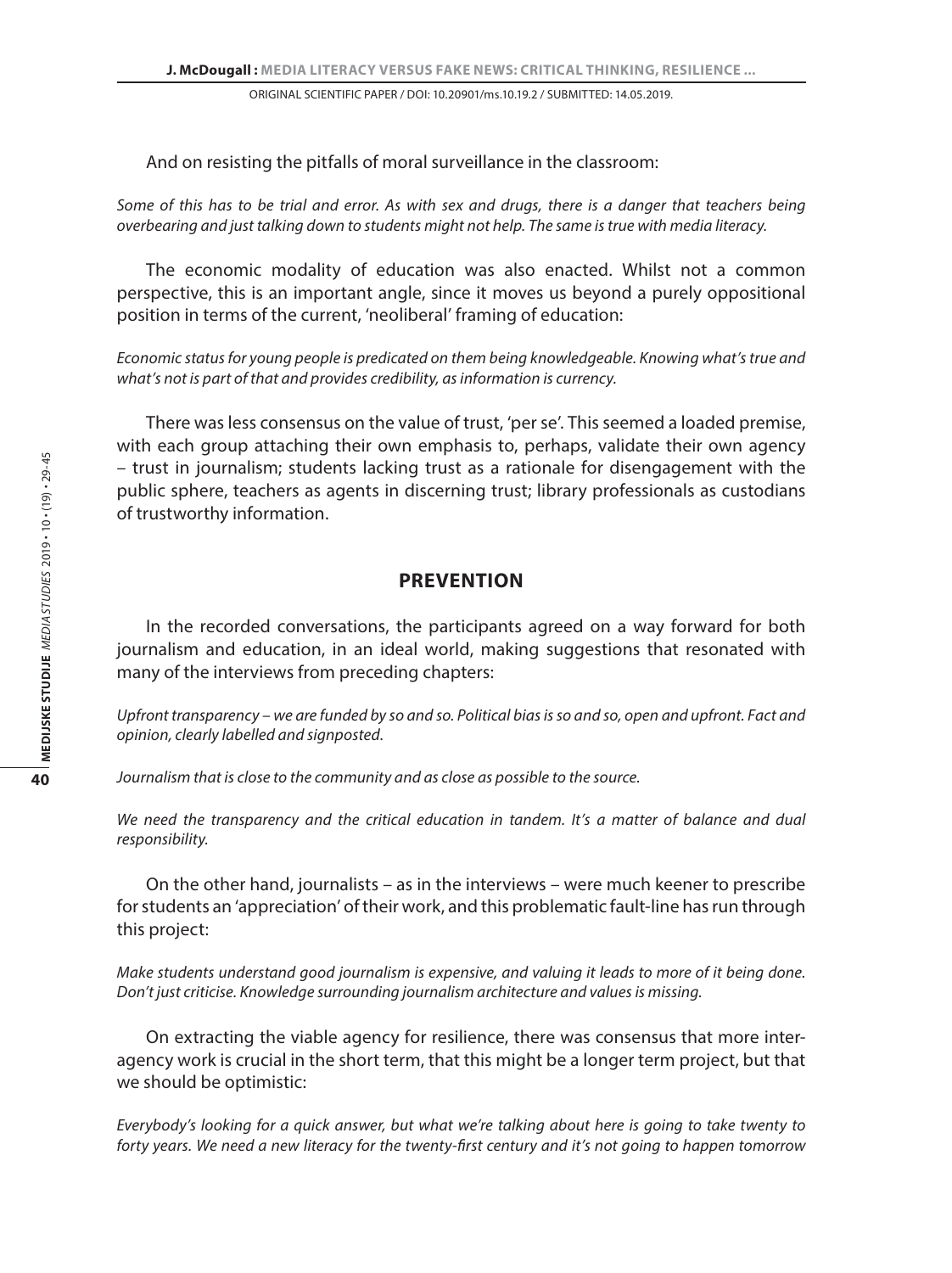*and nobody around education wants to hear that. And the corporations are not going to change, their business model is to keep people on their platforms.*

*There are alliances we should be wary of. Recently we were approached by Russia Today for a partnership, involving our students. Is that an alliance we want? If Google funds a project, what's lying behind that?*

*The most important alliances in the short term are across the curriculum, media educators working with teachers in Science, Maths, raising media awareness in all subjects, for example there's plenty of fake news about science.*

*There's that old line – in a democracy, you get the politicians you deserve. Well, in the twenty-first century, we get the information we deserve. If we build resilience in our students, make them critical consumers of media and information, not just cynicism but inculcating critical thinking, then the environment will change. Ultimately, if we teach our students to demand better media, it will happen.*

## **Giving a fish, teaching to fish**

A crucial finding from the workshops, during which we evaluated media literacy resources already in the world, was that we need to differentiate between quick, short term, 'reactive' approaches and longer term critical education. The former were described as 'giving a fish' and some examples which met with multi-stakeholder approval are *Be Media Smart*, *The Trust Project, Mind over Media, NewsGuard*, *DeepNews.AI*, *Common Sense. Org* and *Wikitribune*:

*For any person, group, company, organization – we can create an index of every fact check that has been done about things they have said – whether those fact checks were done at WikiTribune or elsewhere. And we can collect statements that need to be fact checked. It's a bit rough right now – it's a wiki after all! But I also want to emphasize that it's a playground – if you have a useful idea, please just dig in and get started. It's the wiki way!*

In countries with media literacy education initiatives, but no formal, assessed subject in schools (so, everywhere except the UK, currently), we can find a huge range of evidence of 'what works', with varying degrees of scale and, often, in comparison to Media Studies, the successful implementation and outcomes of these pedagogic interventions are something of a progression towards the more holistic, critical media education being by our field review. To take one example, Hodgkin and Kahne's account (2018) of civic media literacy education in response to fake news, in the US, focus on 'what teachers can do' and located three elements – developing nuanced skills and strategies for assessing truth claims, reflective thinking about students' own biases and assumptions and then 'Practice, Practice, Practice' to foster an experiential learning process to cultivate new habits of mind. This is typical of an abundance of such responsive activity across the world (see de Abreu *et al.*, 2017; McDougall *et al.*, 2018; McDougall *et al.*, 2019). It is an example of media literacy practice *in between* the provision of open access resources by the mainstream media, independent third parties, NGOs or the likes of Google and Facebook themselves and a fully formed critical media education. In this sense, these interventions are more than *giving a fish* but less than *teaching to fish*.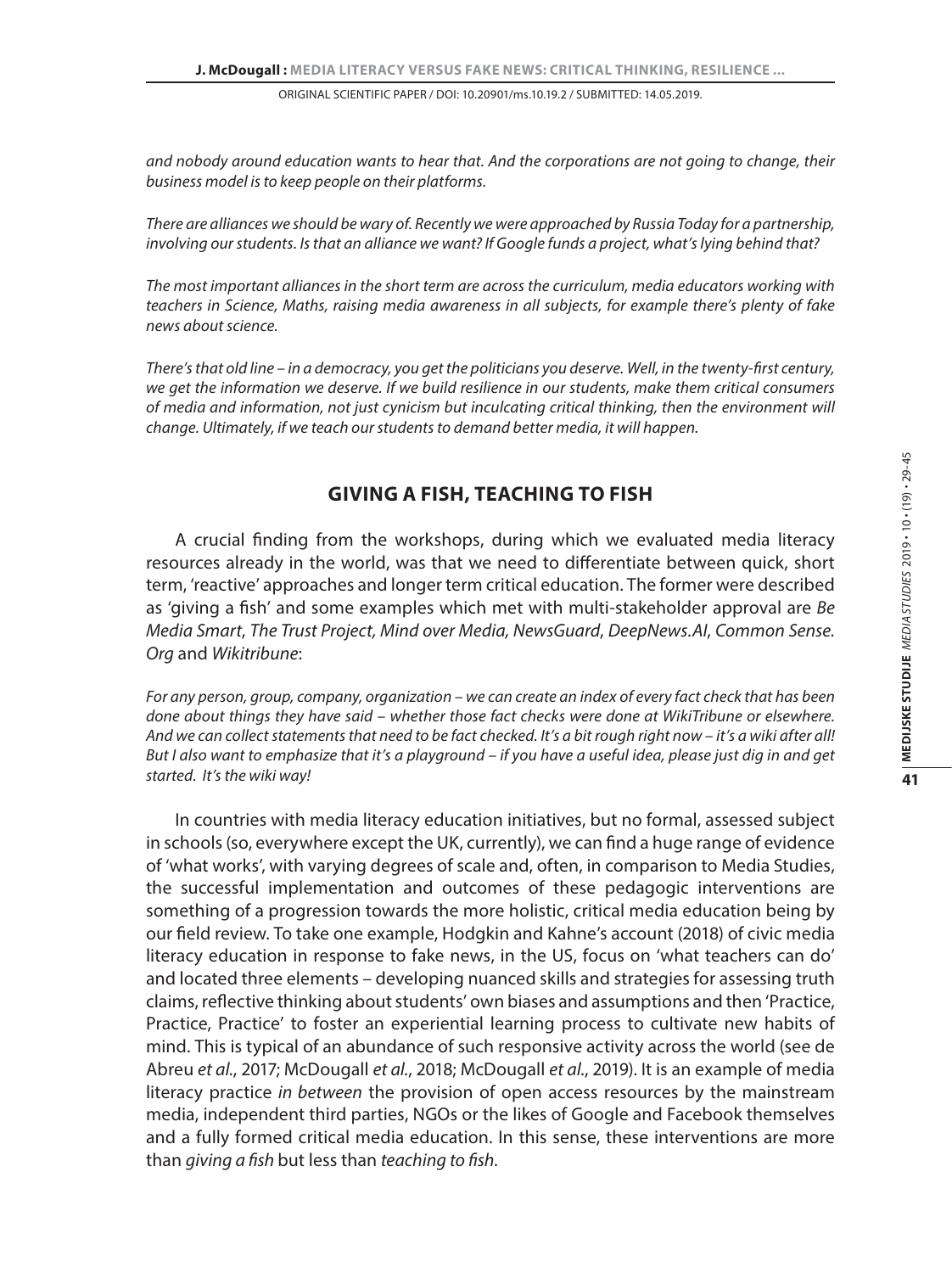## **Recommendations**

This project addressed, directly, the hypothesis that *Media literacy has become a center of gravity for countering "fake news".* (Bulger and Davison, 2018: 3) and our findings have enabled us to answer the report's concluding open questions (2018: 21), as follows:

1. Can media literacy even be successful in preparing citizens to deal with fake news and information? *Yes. Media Studies prepares citizens to take a critical, but not a cynical, approach to engagement with all media, including professional journalism, 'mainstream media' more broadly, and social media.*

2. Which groups should be targeted for media literacy interventions? *If our current problems are the work of 'baby boomers', then the civic engagement of young people in schools now is our priority so that,*  in the future, 'the media' is produced more ethically and consumed more critically. To achieve this, it is *paramount that every young person takes Media Studies in school.*

3. How can media literacy programs effectively address overconfidence in skills? This can manifest preemptively (individuals who feel they need no media literacy training) and reactively (individuals who overestimate the effectiveness of their media literacy training). *Media Studies has a track record in working in the 'third space', fostering a porous exchange of critical, theoretical thinking (from teachers) and media engagement (from students).*

4. Are traditional media literacy practices (*e.g.*, verification and fact-checking) impractical in everyday media consumption? How can media literacy initiatives respond to the powerful systems of media il-literacy (*e.g.*, clickbait, feed algorithms) which already condition individuals' media behaviors? *Yes, instead of offering verification tools, we should think of critical media literacy as the best 'toolkit'.*

5. How are groups committed to disinformation and propaganda able to harness the language of literacy and critical analysis to sow new distrust of media and establish adversarial political spaces? *We need a focus on the 'Uses of Media Literacy' rather than a set of apparently neutral competences for citizens. Media Studies / media literacy must prioritise this critical, societal and political dimension.*

6. How will the overlapping efforts of media literacy stakeholders interact? Will new signals for trustworthiness aimed at limiting "fake news" backfire, producing new uncertainty around media messages? *This field ethnography, the set of interviews and the findings from the workshops culminate in a strong, multi-stakeholder consensus that Media Studies should be mandatory in schools. If every young person learns the key concepts of Media Studies – genre, narrative, representation, audience, ideology, and applies 'classic' deconstructive approaches to contemporary media texts, news content and technological developments in mediation, we will avoid both the false binary of 'real vs fake' and the danger of hyper-cynical distrust of all media. Media Studies puts media literacy to work in an academic context, connecting the study of media to questions of history, politics and ethics.*

This research has found agreement in the intersection between media education and journalism that media education should be mandatory in schools as a first response to the problem of propaganda fake news / disinformation. But the potential of the discipline and the prescribed curriculum are not the same thing. Before it can be effective, media education needs a 'reboot' to foster a critical resilience through advanced academic deconstruction of media, combined with theorised production of the same media. The research suggests that this is a more effective and sustainable approach than 'giving a fish'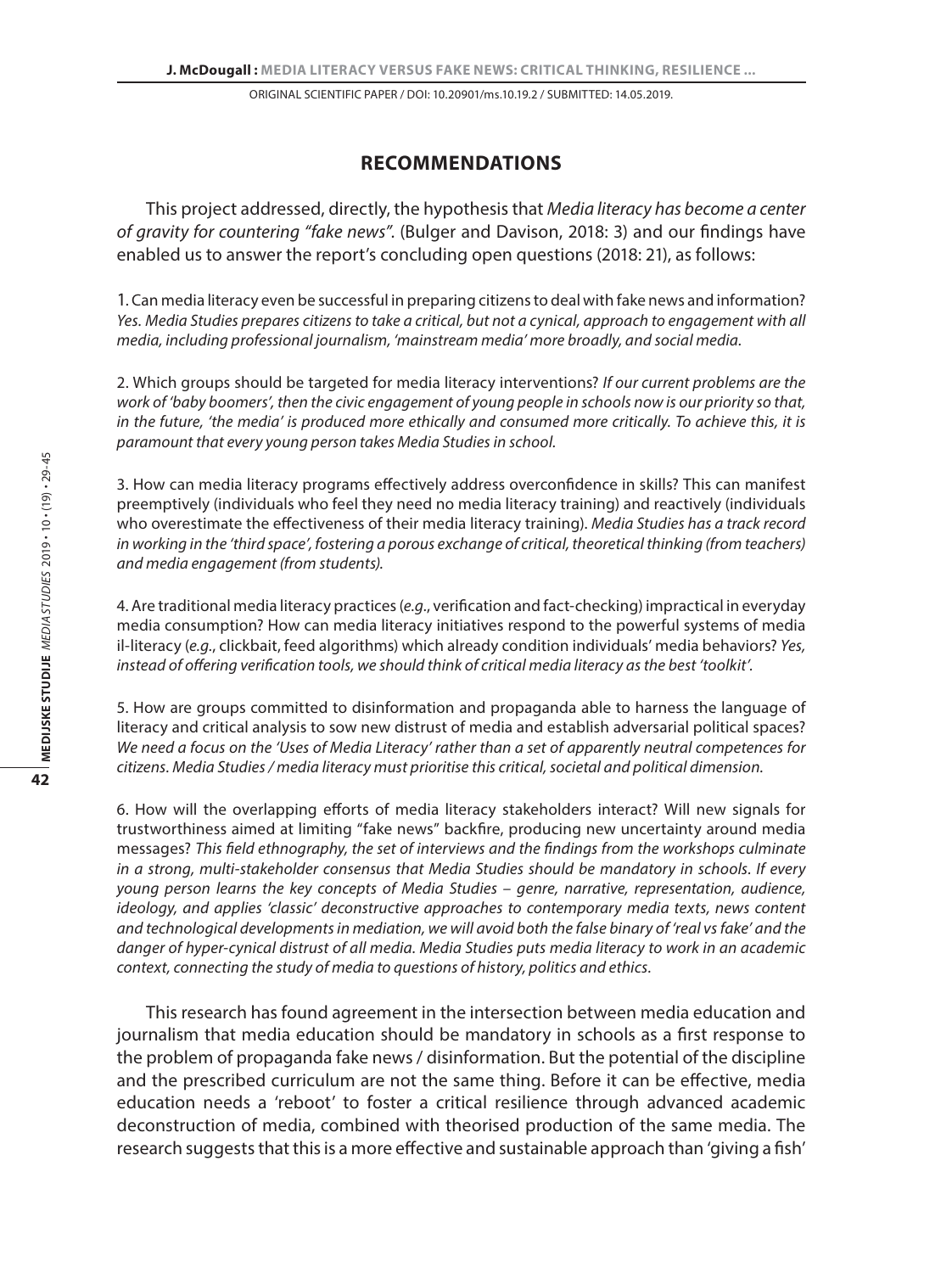through fact-checking tools or surface level media / information literacy competences. As Buckingham puts it:

*Ultimately, education should do more than simply enable us to understand and to cope with what already exists. It should also encourage us to explore alternatives, and to demand change.* (2019: 118).

The data generated from the field review, interviews and workshops lead us to the following three recommendations:

(1) Rather than producing competence frameworks for media literacy, as though it is a neutral set of skills for citizens, media education needs to enable students to apply the *critical* legacies of both Media and Cultural Studies and literacy education on the contemporary media ecosystem;

(2) Media education must adopt *a dynamic* approach to media literacy and increase the experiential, reflexive aspects of media *practice* in the curriculum, with reciprocal transfer between the critical rhetoric above and creative media practice in order to respond academically to media as, primarily, a question of representation. In other words, resilience *to* representation is enhanced by expertise *in* representing.

(3) We need to add the critical exploration of social media, algorithms and big data to the media education curriculum, accompanied by applied practical learning in the *uses* of them for social justice, as opposed to training the next generation in the use of these for even further commercial and political exploitation of one another.

We conclude that media literacy education is already in a good place to be easily adapted and developed for objectives (1) and (2) but as a community of practice we will need a watching brief on (3) in the longer term.

#### **References**

>Bennett, Pete; McDougall, Julian and Potter, John (2020, forthcoming) *The Uses of Media Literacy.* London: Routledge.

>Bernstein, Basil (1996) *Pedagogy, Symbolic Control and Identity: Theory, Research, Critique*, London: Taylor and Francis.

>Bliss, Joan; Monk, Martin and Ogborn, Jon (1983) *Qualitative Data Analysis for Educational Research*. London: Croom Helm.

>Bridle, James (2018) *New Dark Age: Technology and the End of the Future*. London: Verso. >Buckingham, David (2019a) Teaching Media in a 'Post-Truth' Age: Fake News, Media Bias and the Challenge for Media / Digital Literacy Education. *Cultura y Educación* 31 (2): 213-231. DOI: 10.1080/11356405.2019.1603814.

>Buckingham, David (2019b) *How much trust in media do we need?* https://davidbuckingham. net/2019/03/12/how-much-trust-in-media-do-we-need/ (29/07/2019).

>Buckingham, David (2019c) *The Media Education Manifesto*. London: Polity.

>Bulger, Monica and Davison, Patrick (2018) The Promises, Challenges and Futures of Media Literacy*. Journal of Media Literacy Education* 10 (1): 1-21. DOI: 10.23860/jmle-2018-10-1-1.

>Centre for Excellence in Media Practice (CEMP) *Media Literacy versus Fake News: Critical Thinking, Resilience and Civic Engagement*. https://www.cemp.ac.uk/projects/US-Embassy.php (07/05/2019).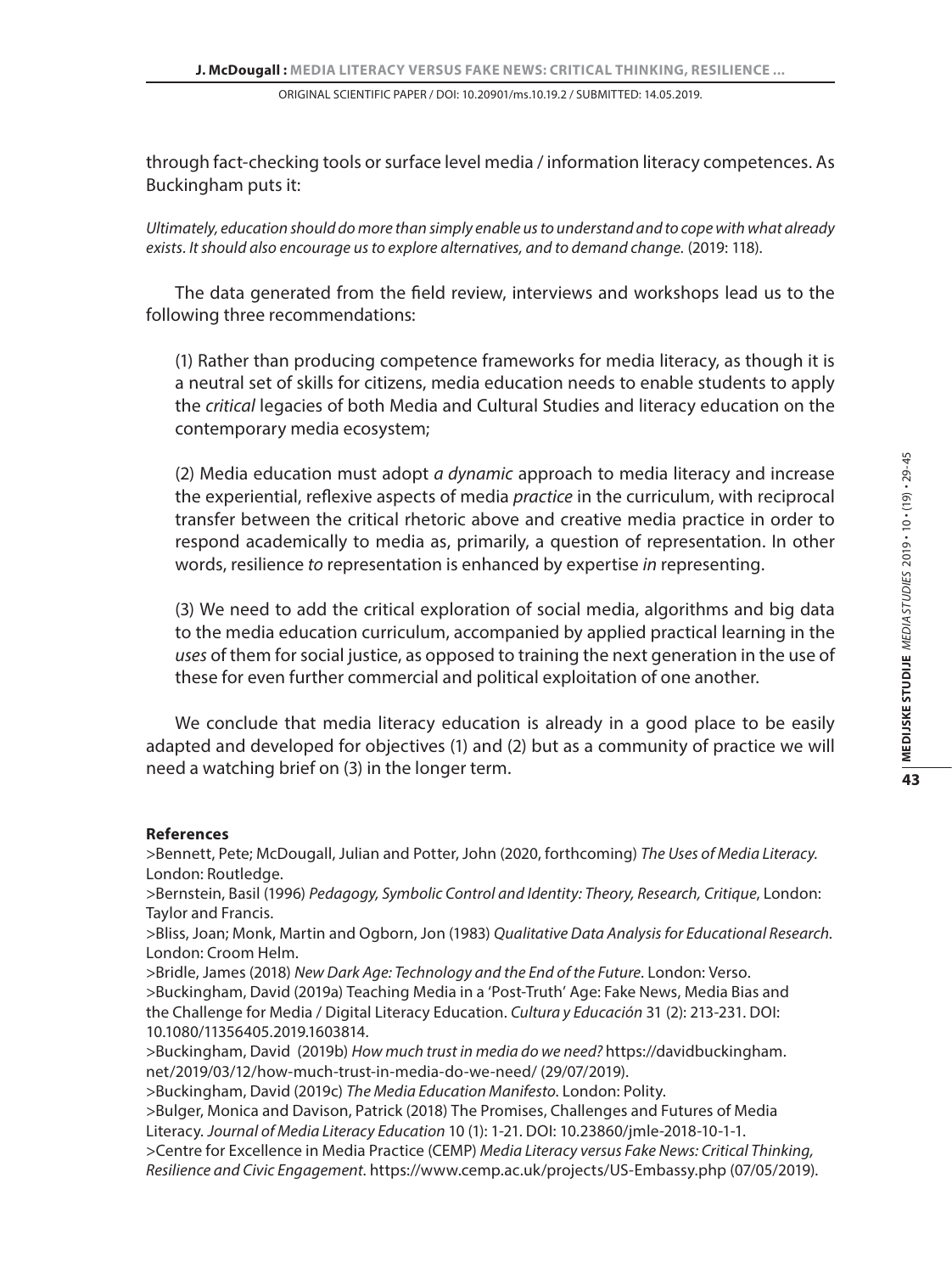>De Abreu, Belinha S.; Mihailidis, Paul; Lee, Alice Y. L.; Melki, Jad and McDougall Julian (eds) (2017) *The Routledge International Handbook of Media Literacy Education*. New York: Routledge. DOI: 10.4324/9781315628110.

>Edwards, David and Cromwell, David (2018) *Propaganda Blitz: How the Corporate Media Distort Reality*. London. Pluto Press. DOI: 10.2307/j.ctv69tg4v.

>European Commission (2018) *A multi-dimensional approach to disinformation: Report of the independent High level Group on fake news and online disinformation.* Luxembourg: Publications Office of the European Union.

>Herman, Edward S. and Chomsky, Noam (1988) *Manufacturing Consent: The Political Economy of the Mass Media.* New York: Pantheon.

>Hobbs, Renee (ed.) (2016) *Exploring the Roots of Digital and Media Literacy through Personal Narrative*. Philadelphia: Temple University Press.

>Hodgkin, Erica and Khane, Joe (2018) Misinformation in the Information Age: What Teachers Can Do to Support Students. *Social Education* 82 (4): 208–212.

>Hoggart, Richard (2004) *Mass Media in a Mass Society: Myth and Reality*. London: Continuum. >Hoggart, Richard (1957) *The Uses of Literacy*. London: Pelican.

>London School of Economics (2018) *Trust, Truth and Technology*. London; LSE Publications. >Mason, Paul (2019) *Clear Bright Future.* London: Penguin.

>McDougall, Julian (2019) *Fake News vs Media Studies: Travels in a False Binary*. Basingstoke: Palgrave MacMillan.

>McDougall, Julian; José Brites, Maria; Couto, Maria-José and Lucas, Catarina (2019) Digital Literacy, Fake News and Education. *Cultura y Educación* 31 (2): 203-212. DOI: 10.1080/11356405.2019.1603632. >McDougall, Julian; Zezulková, Marketa; van Driel, Barry and Sternadel, Dalibor (2018), Teaching media literacy in Europe: evidence of effective school practices in primary and secondary education. *NESET II report*. Luxembourg: Publications Office of the European Union.

>Mihailidis, Paul (2018) *Civic Media Literacies: Re-Imagining Human Connection in an Age of Digital Abundance.* New York: Routledge. DOI: 10.4324/9781315526058-5.

>Mind over Media (2015) https://propaganda.mediaeducationlab.com/about (07/05/19).

>Posetti, Julie and Matthews, Alice (2018) *A Short Guide to the History of Fake News and* 

*Disinformation*. Washington, DC: International Center for Journalists.

>Potter, J and McDougall, J (2017) *Digital Media, Culture and Education: Theorising Third Space Literacies*, Basingstoke: Palgrave MacMillan.

>Rusbridger, Alan (2018) *Breaking News: The Remaking of Journalism and Why it Matters Now*. London: Canongate*.*

>Rushkoff, Douglas (2018) *Team Human*. New York: W.W. Norton.

>Tooze, Adam (2018) *Crashed: How a Decade of Financial Crises Changed the World.* London: Random House.

>Wardle, Claire and Derakhshan, Hossein (2017) *Information Disorder Toward an interdisciplinary framework for research and policymaking*. Strasbourg: Council of Europe.